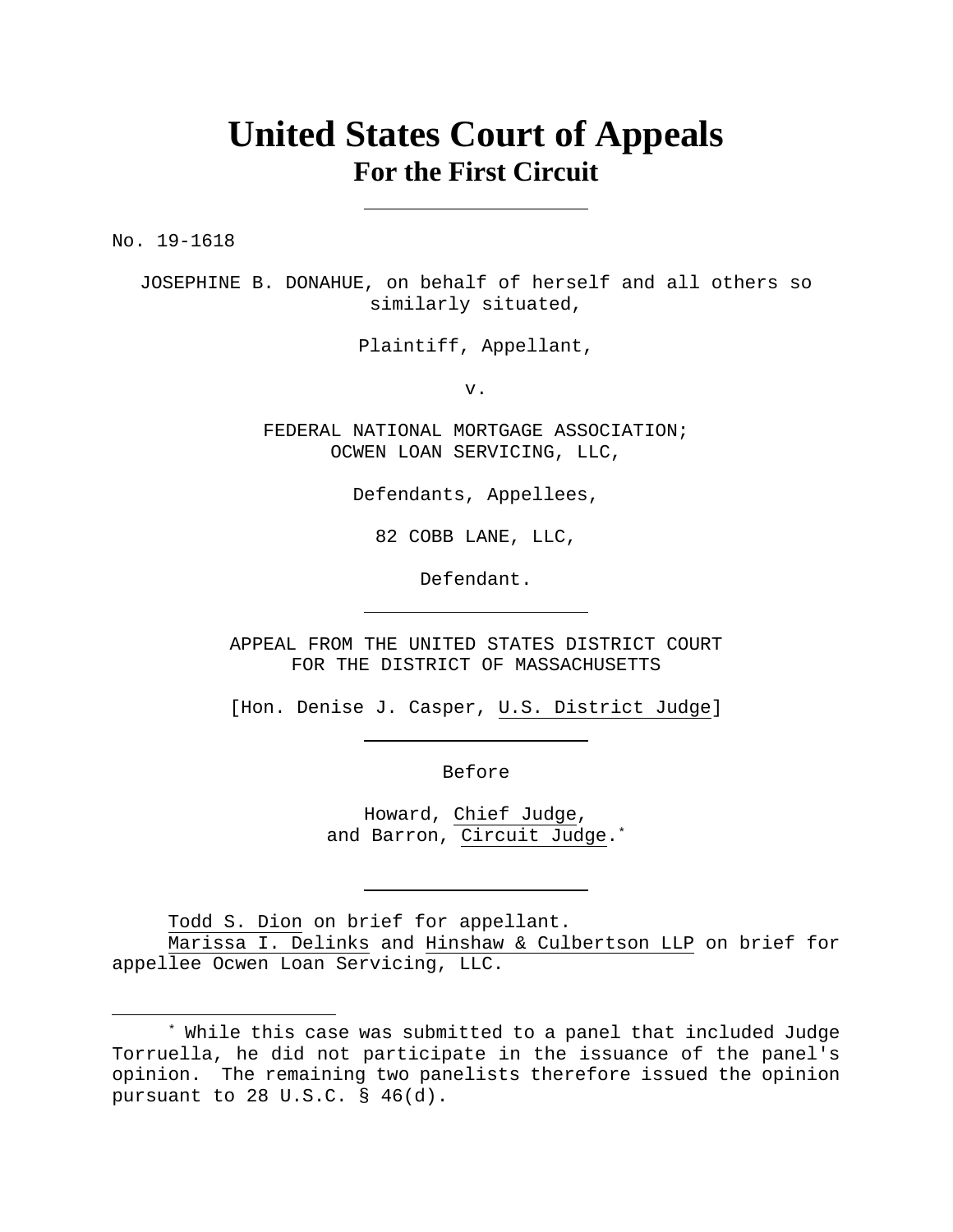November 12, 2020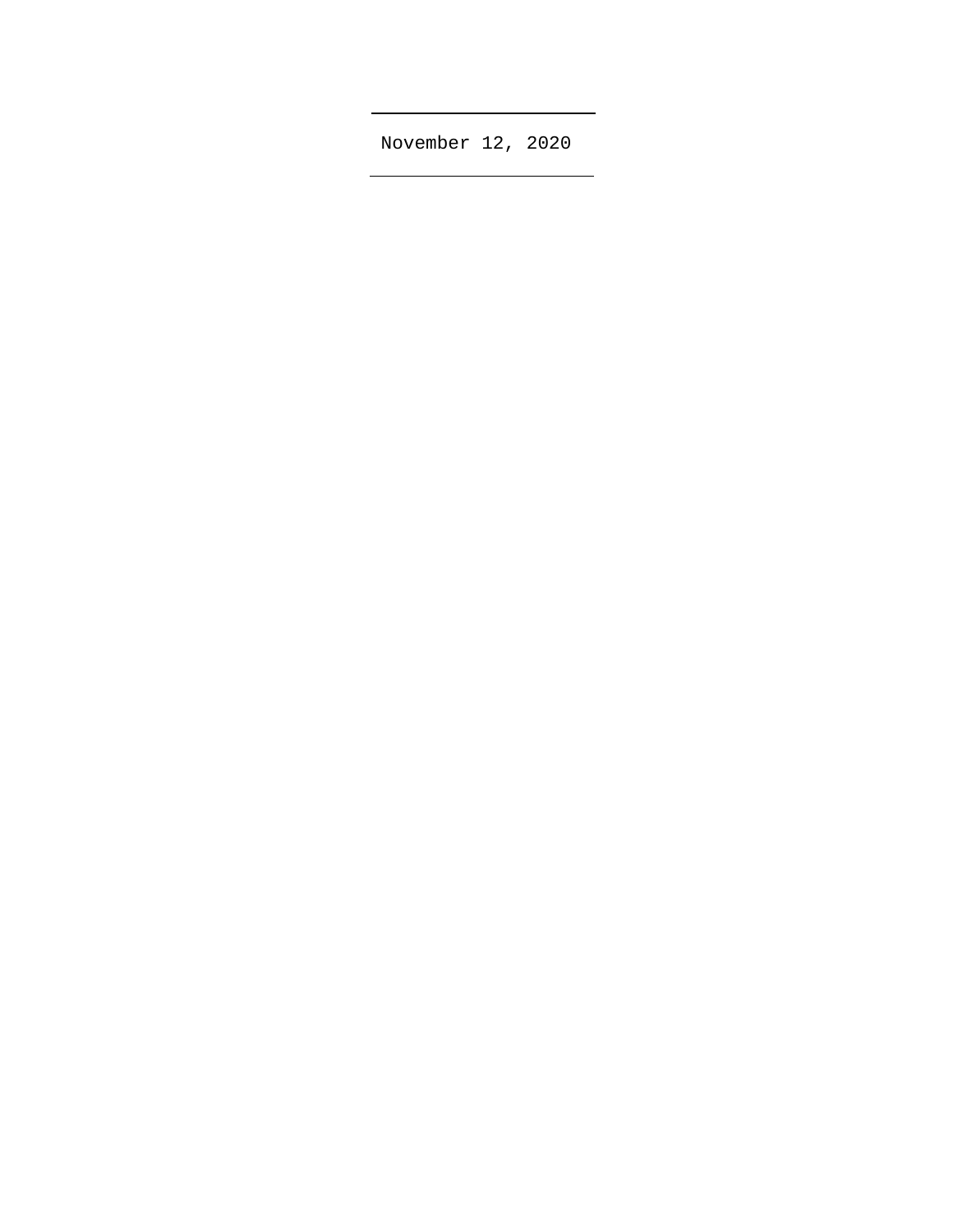**Barron, Circuit Judge.** Josephine Donahue appeals from a grant of summary judgment to Ocwen Loan Servicing, LLC ("Ocwen") in her 2017 suit in the District of Massachusetts against Ocwen and the Government National Mortgage Association ("GNMA"). $1$  We affirm.

## **I.**

 The suit has its origin in a mortgage that Donahue executed on or about June 22, 2010, in the amount of \$484,330, to Reliant Mortgage Company for her home in Scituate, Massachusetts. In June of 2014, the mortgage was assigned to Ocwen, and, in September of 2014, Donahue defaulted on it.

 More than a year later, on June 17, 2016, Ocwen sent a letter to Donahue, who remained in default, that notified her that a foreclosure sale would occur on July 21, 2016. Ocwen then conducted an appraisal that indicated that the fair market value of the property was \$500,000, a figure that Donahue disputes. Ocwen held the foreclosure auction on July 21, 2016. Ocwen was the highest bidder and paid \$482,264 for the property.

 Following the auction, Donahue filed suit on February 27, 2017, under Massachusetts law, against GNMA and Ocwen in Massachusetts Superior Court. The complaint alleged, first, that

<sup>1</sup> Donahue misnamed GNMA in the case caption, instead listing the "Federal National Mortgage Association" as a defendant, but properly named GNMA in the body of the complaint.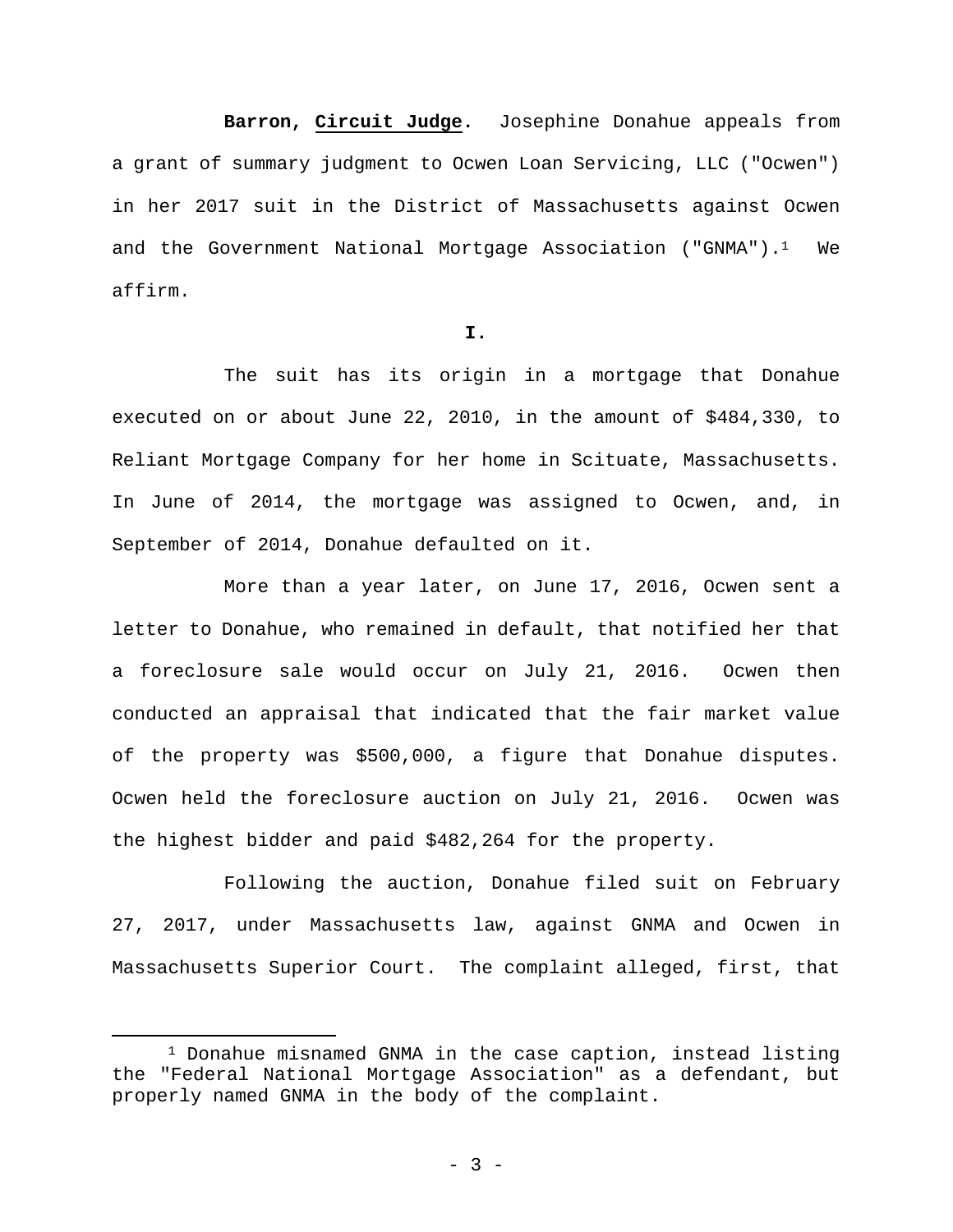GNMA and Ocwen executed a conveyance of her property on behalf of another entity without the appropriate Power of Attorney in violation of Mass. Gen. Laws ch. 183, § 32 and Mass. Gen. Laws ch. 183, § 4, (Count I). Second, the complaint alleged that the defendants breached their duty of good faith and reasonable diligence under Massachusetts contract law (Count II). Third, the complaint alleged that the defendants breached the mortgage contract and the covenant of good faith and fair dealing (Count III) under Massachusetts law. With respect to this claim, the complaint alleged that the defendants had failed to satisfy regulations of the United States Department of Housing and Urban Development that her mortgage contract had incorporated and that created a number of conditions precedent to foreclosure, including that the mortgagee "make a reasonable effort to arrange" a faceto-face interview with the mortgagor before foreclosure, 24 C.F.R.  $$203.604(b).$ 

 With GNMA's consent, Ocwen removed the action to the District of Massachusetts based on diversity jurisdiction. See 28 U.S.C. § 1332. GNMA never filed an appearance. Ocwen then moved for summary judgment as to all of Donahue's claims against it, and the District Court granted that motion on May 20, 2019. The District Court's judgment, however, did not address Donahue's then-still-pending claims against GNMA.

- 4 -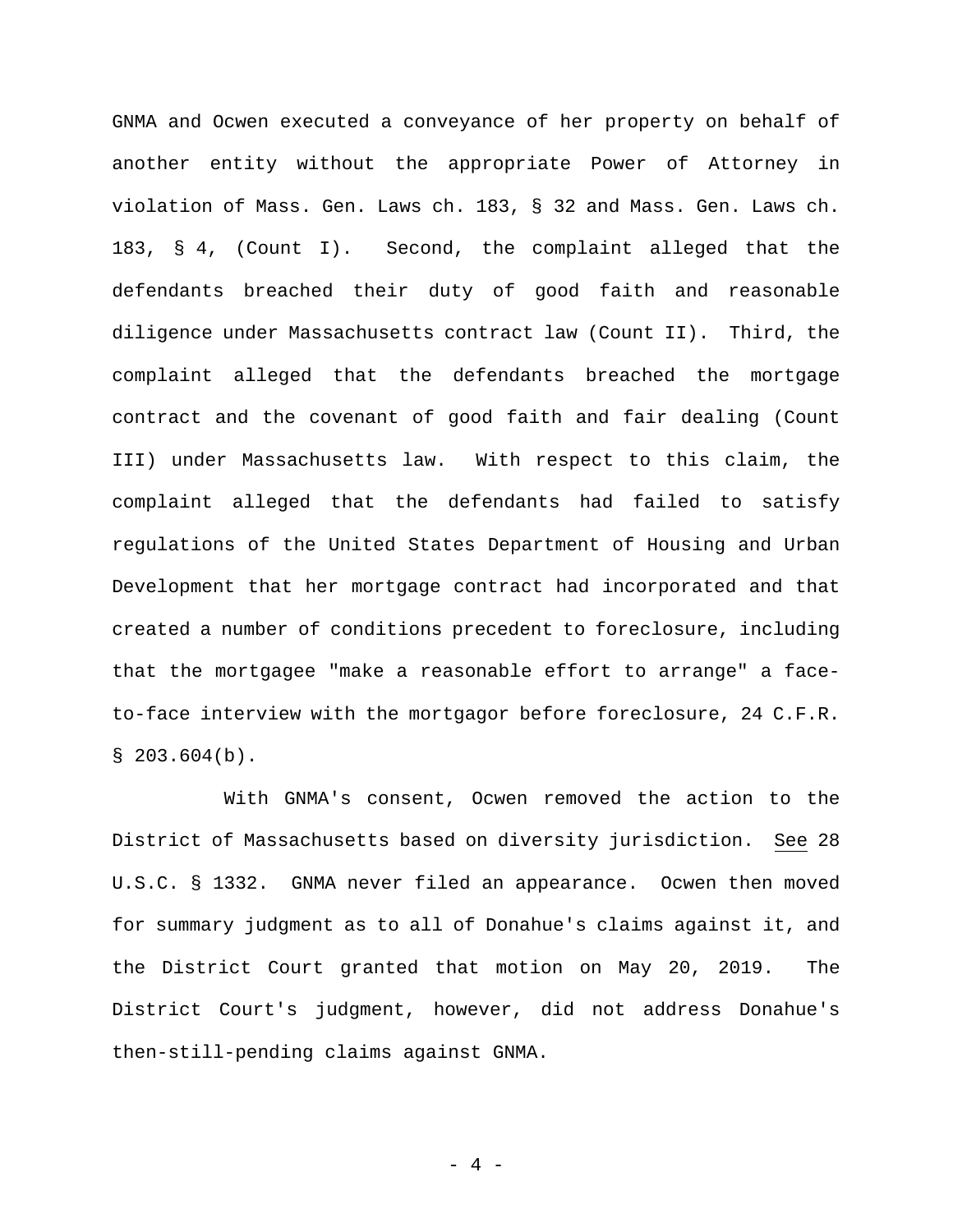The next event of relevance to the issues before us occurred on June 17, 2019. That was when Donahue filed her notice of appeal in our Court. On appeal, she sought review of only the grant of summary judgment to Ocwen on Count III of her complaint.

 In response, our Court, on August 7, 2019, issued an order to show cause concerning our appellate jurisdiction. The concern about our jurisdiction arose from the fact that the District Court's grant of summary judgment to Ocwen as to all of Donahue's claims against it did not address Donahue's then-stillpending claims against GNMA. The show-cause order stated that "the orders appealed from do not appear to be final or appealable on an interlocutory basis" and thus that:

[T]his court does not appear [to] have jurisdiction to review this appeal, absent certification pursuant to Fed. R. Civ. P. 54(b). See 28 U.S.C. §§ 1291, 1292; Barrett ex rel. Est. of Barrett v. United States, 462 F.3d 28, 32 (1st Cir. 2006) (stating that a district court's order disposing of fewer than all defendants is not ordinarily final and appealable when it lacks a Rule 54(b) certification).

See Fed. R. Civ. P. 54(b) ("[W]hen multiple parties are involved, the court may direct entry of a final judgment as to one or more, but fewer than all, claims or parties only if the court expressly determines that there is no just reason for delay. Otherwise, any order or other decision, however designated, that adjudicates fewer than all the claims or the rights and liabilities of fewer than all the parties does not end the action as to any of the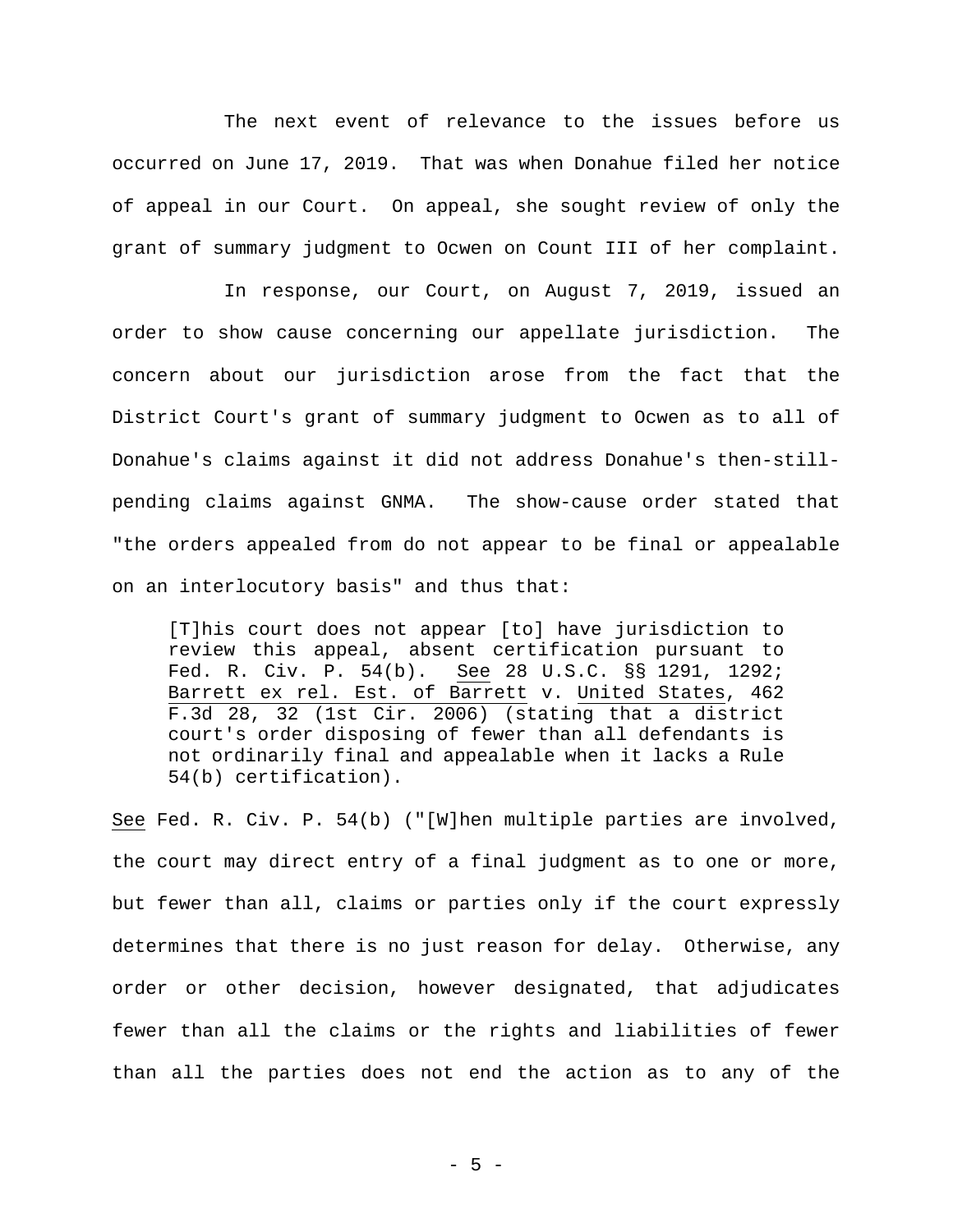claims or parties and may be revised at any time before the entry of a judgment adjudicating all the claims and all the parties' rights and liabilities."). The order required Donahue to either voluntarily dismiss her appeal or "show . . . why this appeal should not be dismissed for lack of jurisdiction."

 On August 9, 2019, Donahue filed a notice of voluntary dismissal in the District Court of her claims against GNMA pursuant to Federal Rule of Civil Procedure  $41(a)(1)(A)(i)$ . The District Court did not enter any further orders or judgments, and Donahue did not file a new notice of appeal. Donahue then filed a response to the show-cause order in our Court on August 21, 2019. In that response, she stated that her appeal should go forward because GNMA "never responded to the original complaint nor are they the mortgagee in the case and the Appellant has requested they be dismissed from the case."

## **II.**

 We begin by addressing whether we have appellate jurisdiction to hear this case. The parties initially were in agreement that there was jurisdiction under 28 U.S.C. § 1291 based on a ripening of the premature notice of appeal that took effect when the plaintiff voluntarily dismissed her claims pursuant to Federal Rule of Civil Procedure  $41(a)(1)(A)(i)$ . Following our issuance of an opinion rejecting that position, Donahue filed a

- 6 -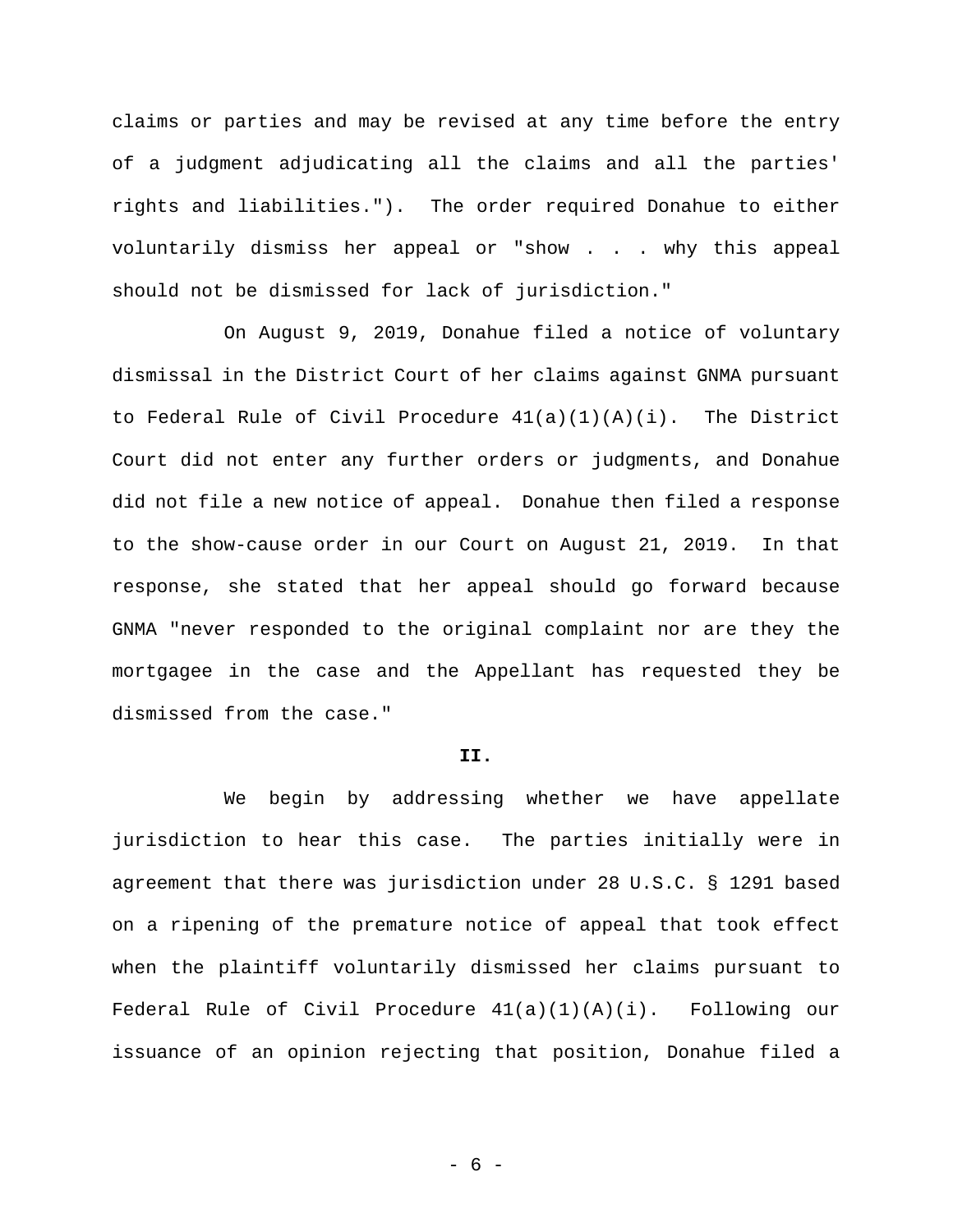petition for rehearing,<sup>2</sup> and we requested supplemental briefing. The parties now diverge as to whether we have appellate jurisdiction, in part based on the significance of the fact that Donahue had previously voluntarily dismissed what she asserts was the same claim against GNMA, which she contends affects the finality of the events following her notice of appeal.3

Having now considered these arguments, including those not raised before, we conclude that the prudent course here is, as we sometimes do, to assume appellate jurisdiction and proceed to the merits, given how clear they are. See Alvarado v. Holder, 743 F.3d 271, 276 (1st Cir. 2014) ("Here, the question of whether we possess statutory jurisdiction . . . is not easily answered, but the outcome on the merits is quite straightforward. Thus, without further ado, we pass over the jurisdictional issue and press on

<sup>2</sup> In this petition, Donahue also contended that GNMA was never properly served.

<sup>3</sup> Donahue argues that her voluntary dismissal of GNMA following our show-cause order should be construed as with prejudice. See Fed. R. Civ. P. 41(a)(1)(B) (providing that while the default effect of a Rule  $41(a)(1)(A)(i)$  dismissal is without prejudice, "if the plaintiff previously dismissed any federal- or state-court action based on or including the same claim, a notice of dismissal operates as an adjudication on the merits"). Ocwen asserts that the two-dismissal rule does not transform Donahue's voluntary dismissal of her claims against GNMA into a dismissal with prejudice. It contends that the plaintiff would need to institute a new action following the dismissal of the second one for the rule to even apply, as that rule functions as a bar to such an additional action that states the same claim that already had been voluntarily dismissed twice. See Com. Space Mgmt. Co. v. Boeing Co., 193 F.3d 1074, 1076 (9th Cir. 1999).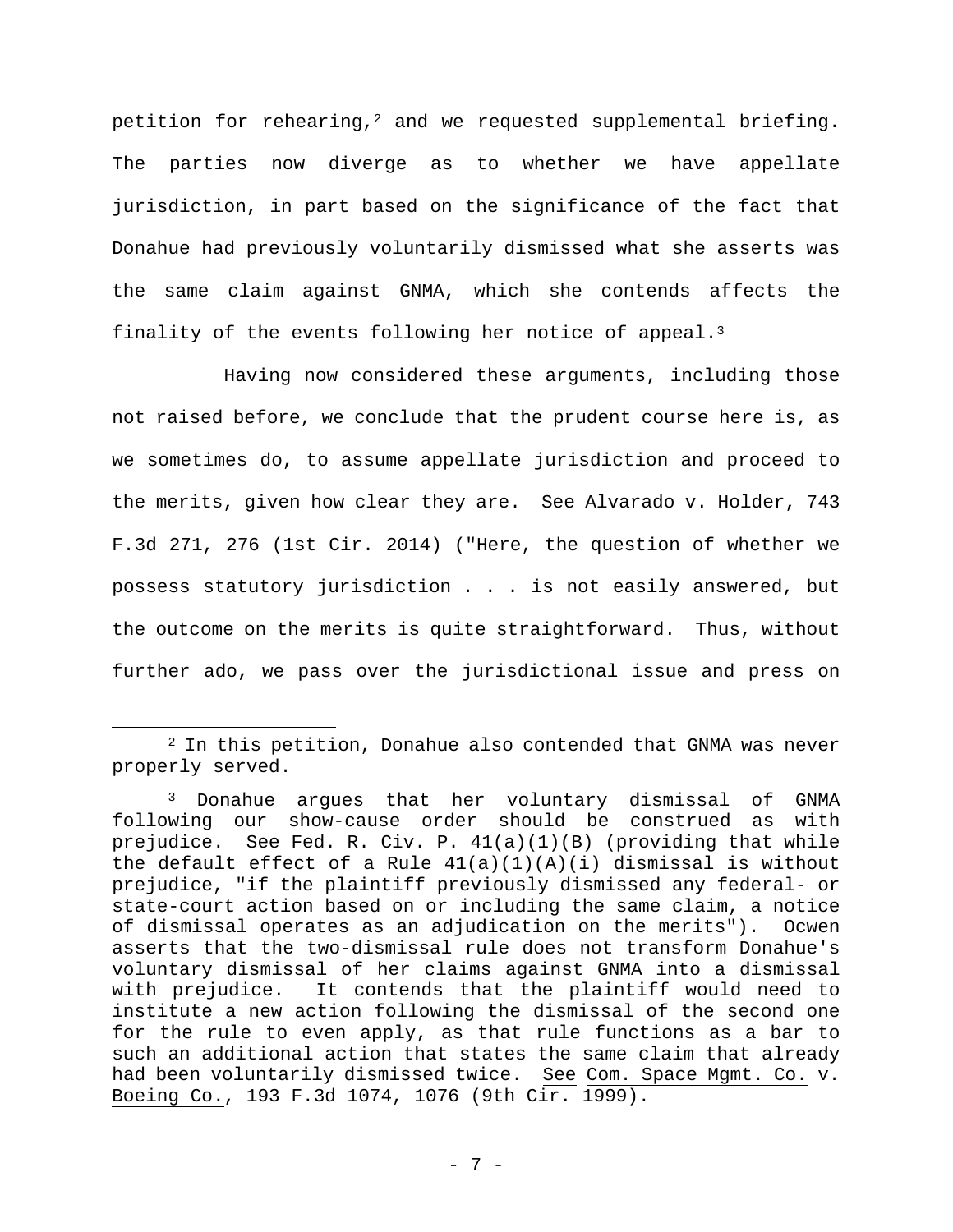with the substance of petitioners' claims."). This is so especially because Donahue's representations to this Court, if not the obstacle the "two-dismissal" rule presents to any attempt by her to reassert the claims against GNMA, are sufficient to assure us that any concerns we may have about a voluntary dismissal without prejudice finalizing a judgment so as to effect a ripening, see Ramos-Santiago v. WHM Carib, LLC, 919 F.3d 66, 70 (1st Cir. 2019) (recognizing circumstances in which we have allowed "a premature notice of appeal of a decision disposing of some but not all claims" to "relate forward" to a final judgment (quoting Barrett ex rel. Est. of Barrett v. United States, 462 F.3d 28, 34 (1st Cir. 2006))), are not present here, cf. Williams v. Seidenbach, 958 F.3d 341, 348 (5th Cir. 2020) (en banc) (expressing concern about permitting a voluntary dismissal without prejudice to effect the ripening of a premature notice of appeal because "[a] dismissal without prejudice is equivalent to no dismissal at all because the claim can be refiled at any time" (citing ITOFCA, Inc. v. MegaTrans Logistics, Inc., 235 F.3d 360, 364 (7th Cir. 2000))).

We thus now turn to the merits.

## **III.**

 The District Court held that Ocwen was entitled to summary judgment on the only claim that is at issue here because Donahue failed to establish a genuine issue of material fact as to

- 8 -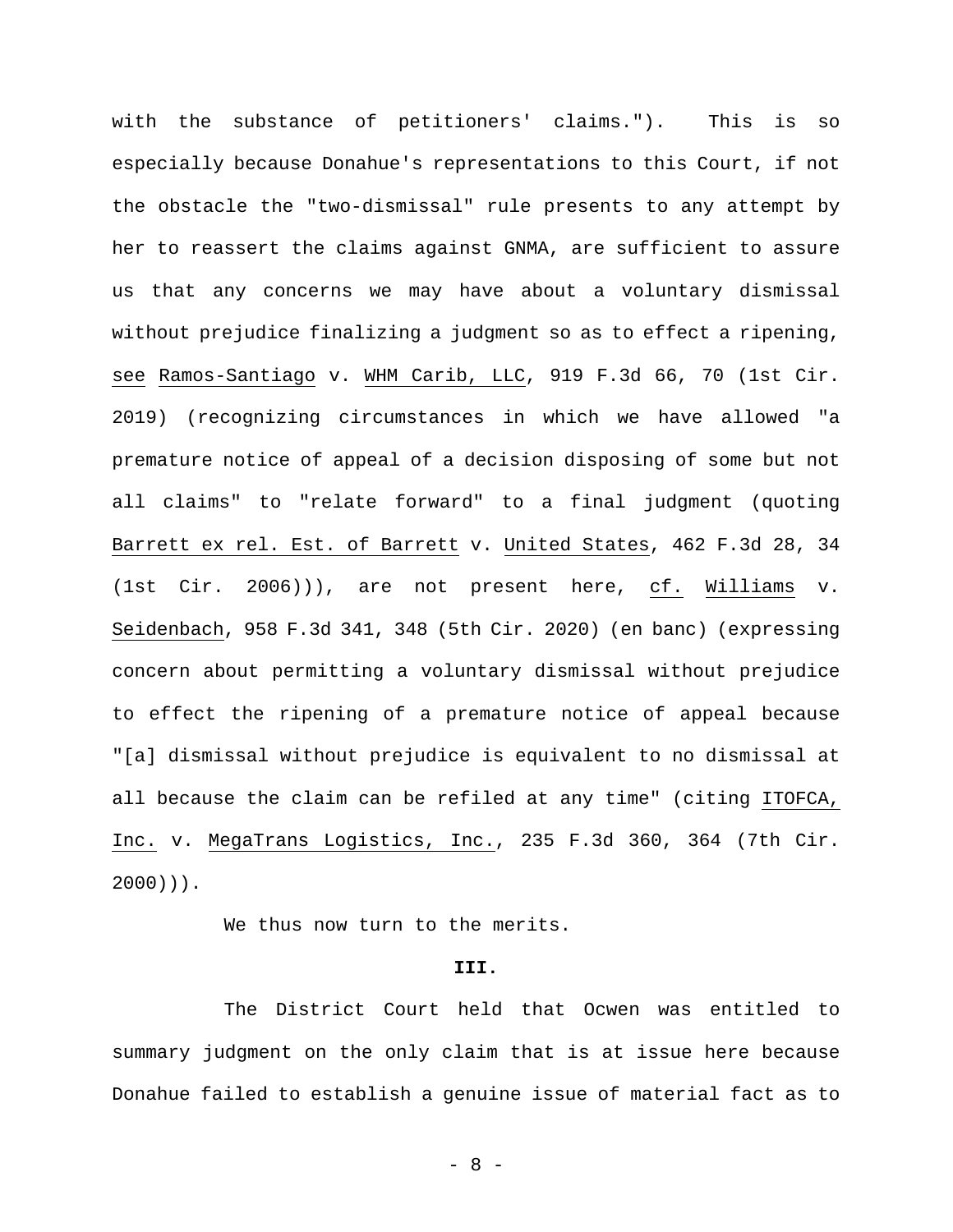either whether Ocwen breached the terms of the mortgage contract or whether Donahue sustained damages as a result of the alleged breach. Summary judgment is appropriate if the record, viewed in the light most favorable to the nonmoving party -- here, Donahue -- "discloses 'no genuine issue of material fact' and [thus] demonstrates that 'the moving party is entitled to a judgment as a matter of law.'" Iverson v. City of Boston, 452 F.3d 94, 98 (1st Cir. 2006) (quoting Fed. R. Civ. P. 56(c)). Thus, to survive a defendant's motion for summary judgment, "a plaintiff must establish at least a genuine issue of material fact on every element essential to his case in chief." Mesnick v. Gen. Elec. Co., 950 F.2d 816, 825 (1st Cir. 1991). Our review is de novo. Ocasio-Hernández v. Fortuño-Burset, 777 F.3d 1, 4 (1st Cir. 2015). Because we agree with the District Court's analysis as to the breach of contract issue, and because its ruling on that score alone suffices to support the grant of summary judgment to Ocwen, we begin and end our analysis there.

 Donahue focuses her challenge initially on what the record shows about whether Ocwen satisfied the pre-foreclosure requirement in 24 C.F.R. § 203.604(b), which states that a "mortgagee must have a face-to-face interview with the mortgagor or make a reasonable effort to arrange such a meeting, before three full monthly installments due on the mortgage are unpaid." See Pinti v. Emigrant Mortg. Co., 33 N.E.3d 1213, 1219 (Mass. 2015)

- 9 -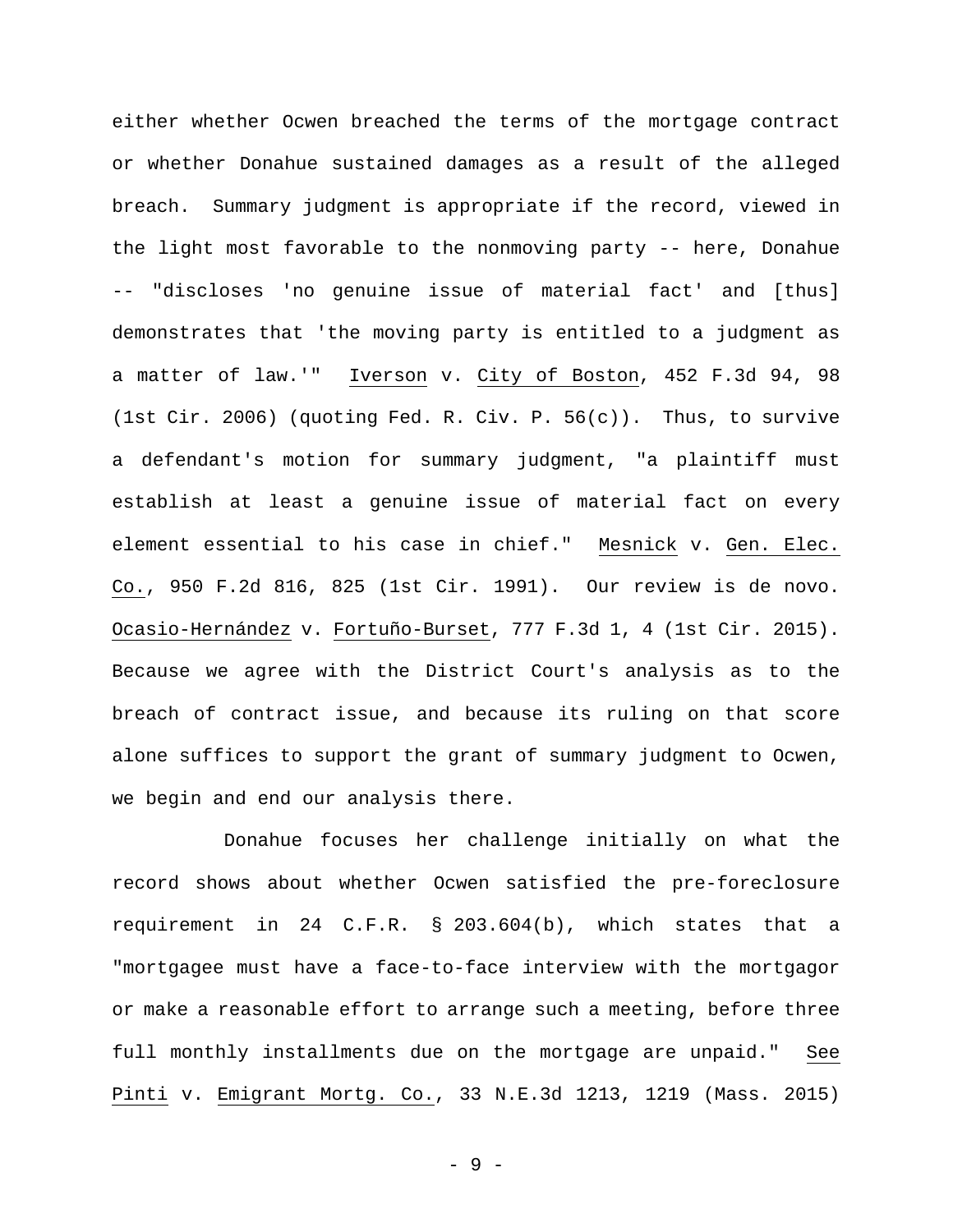("[T]he mortgagee, to effect a valid foreclosure sale, must strictly comply not only with the terms of the actual power of sale in the mortgage, but also with any conditions precedent to the exercise of the power that the mortgage might contain."). The District Court did not dispute -- nor, for that matter, does Ocwen -- that this HUD regulation was incorporated into the mortgage contract or that compliance with the regulation was a condition precedent that could give rise to a breach of contract claim. Rather, the District Court held that Donahue failed to show that there is a genuine issue of material fact as to whether Ocwen satisfied the regulation, because Ocwen had "submitted unrebutted evidence" that it had met the HUD regulations' requirements in 24 C.F.R. § 203.604(b) and that the mortgage contract required no more. Donahue v. Fed. Nat'l Mortg. Ass'n, 2019 WL 2176939, at \*6 (D. Mass. May 20, 2019).

 In so ruling, the District Court did not find -- nor does Ocwen contend -- that Ocwen had a face-to-face interview with Donahue. The District Court instead ruled that Ocwen indisputably had satisfied the regulation's alternative requirement that the lender make a "reasonable effort to arrange a face-to-face meeting with the mortgagor," which must "consist at a minimum of one letter sent to the mortgagor certified by the Postal Service as having been dispatched . . . [and] at least one trip to see the mortgagor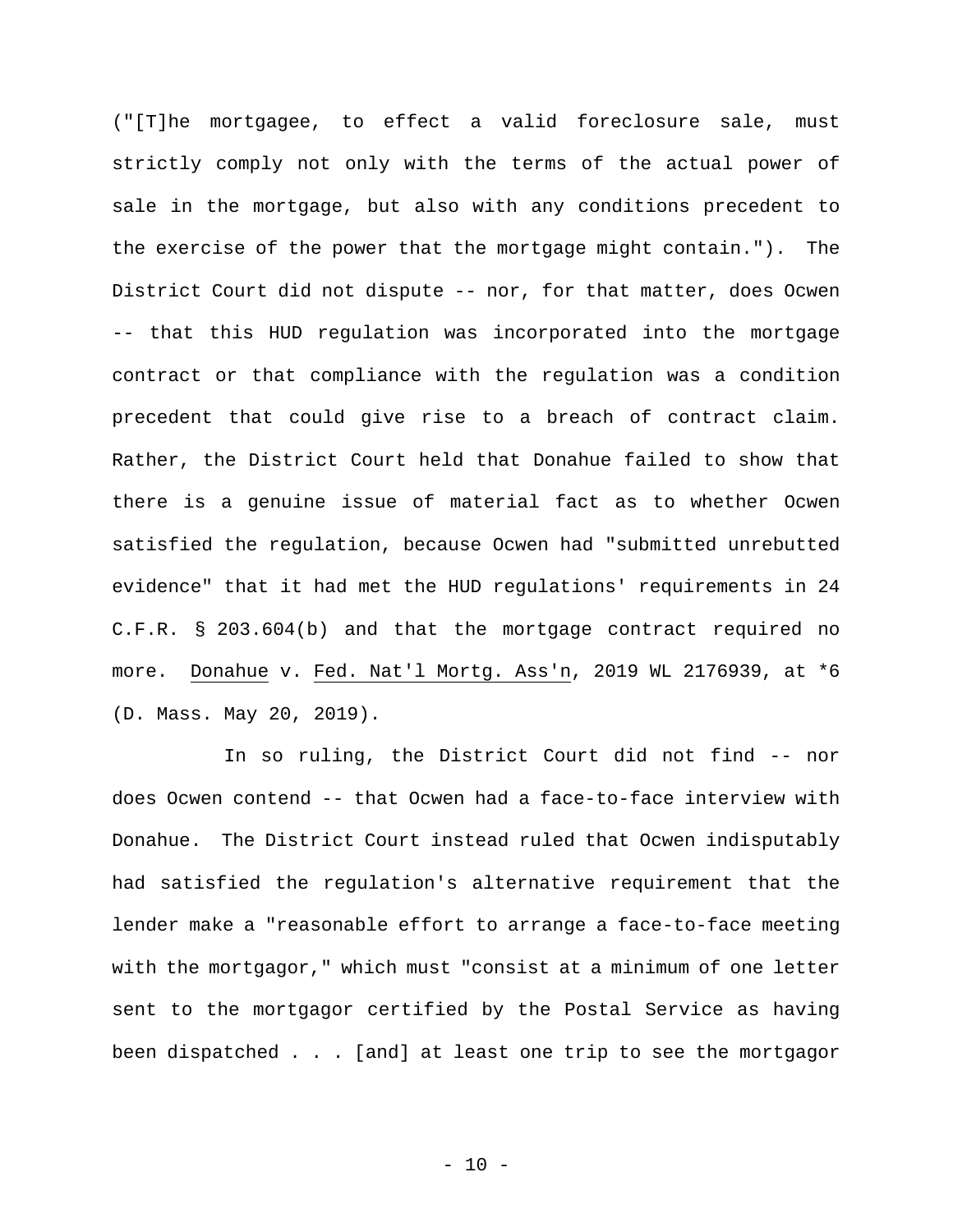at the mortgaged property." 24 C.F.R. § 203.604(d); see Donahue, 2019 WL 2176939, at \*5-7.

 In support of that conclusion, the District Court found "the record reflects that Ocwen sent" the February 5 letter pursuant to 24 C.F.R. § 203.604(d) because Ocwen submitted into evidence a copy of the letter, which had a United States Postal Service tracking number on it, as well as affidavits from an Ocwen employee "validating that the letter was sent in accordance with Ocwen's regular practice[]" to send certified letters to comply with the HUD regulation. Donahue, 2019 WL 2176939, at \*5-6. Moreover, the record shows that Donahue's file in Ocwen's business records noted the same mailing date of February 5, 2016 and the same USPS tracking number. See Simpson v. Jefferson Standard Life Ins. Co., 465 F.2d 1320, 1324 (6th Cir. 1972) ("[P]roof of a business system of preparing and mailing letters, and compliance with such a custom in the particular instance, is sufficient to establish proof of mailing.").4

 To establish that, notwithstanding the evidence, there is a genuine issue of disputed fact as to whether the letter was

<sup>4</sup> To the extent that Donahue is making a separate argument that the grant of summary judgment was improper because Ocwen failed to put forth evidence sufficient to demonstrate that it had met its burden of proof to show that it had sent a letter certified by the Postal Service as having been dispatched pursuant to 24 C.F.R. § 203.604(d), that contention is not persuasive in light of the evidence from the record just recounted.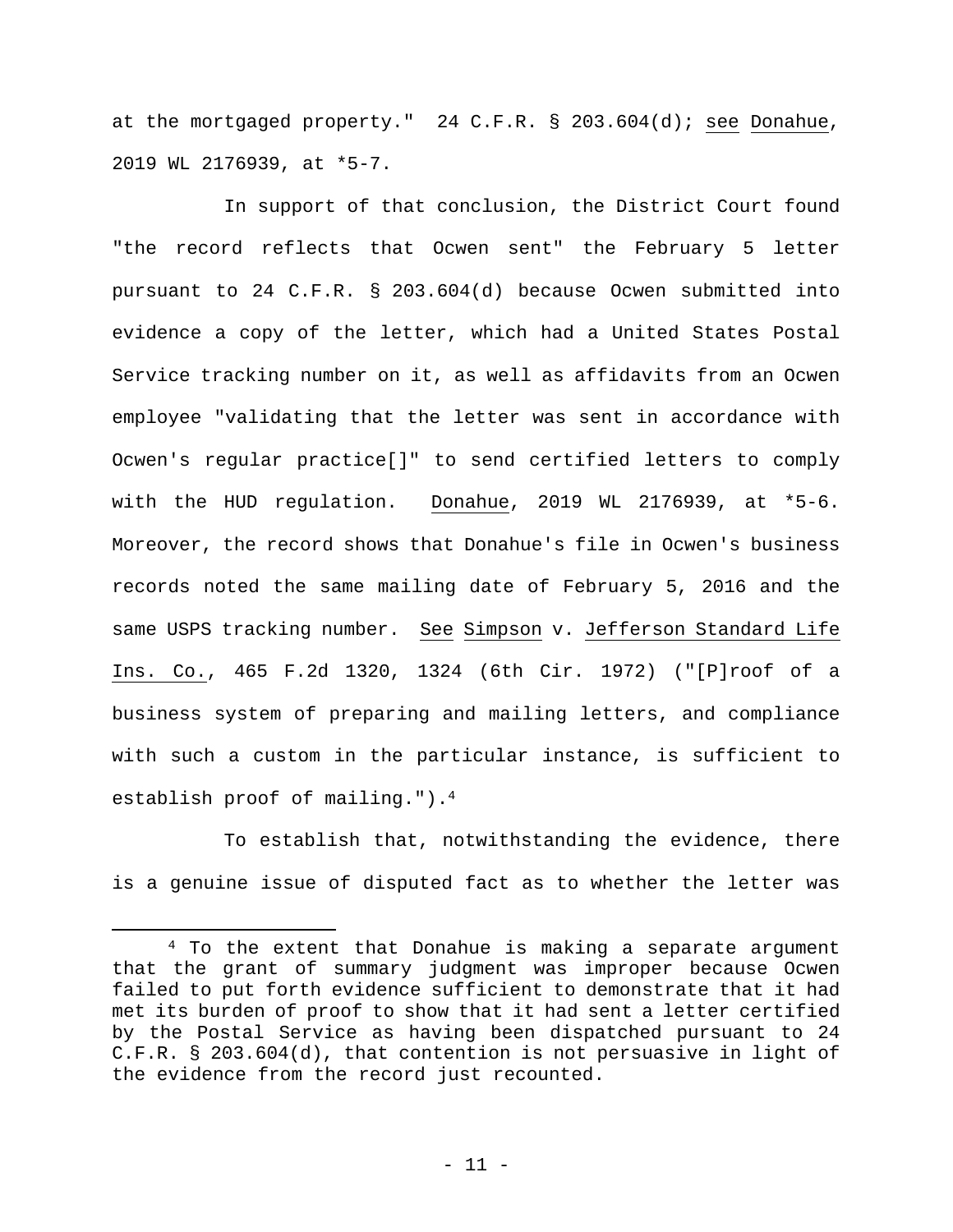actually sent,<sup>5</sup> Donahue asserts that the record supports the finding that the tracking number that Ocwen said the USPS gave for the February 5 letter was actually the tracking number for a letter sent to California rather than Massachusetts. Donahue makes this claim based on her attorney's declaration that on or about July 10, 2017, Donahue's attorney searched the USPS tracking results and found that a letter sent by certified mail with the tracking number that was on the copy of the letter that Ocwen had placed into evidence was delivered to Temecula, California on March 9, 2016. But, given the limited universe of numbers than can easily fit on a letter, Donahue's contention that the tracking number at issue was exclusively used for a letter delivered to Temecula, California on March 9, 2016, is the type of "bald assertion[],

<sup>5</sup> Donahue also argues that her affidavit, which states that she never received the February 5, 2016 letter, creates a genuine issue of fact. But, the regulation only requires that the mortgagor send the letter; it does not require that the mortgagee receive the letter.

Donahue briefly makes one other argument. Ocwen clarified to the District Court that it had made a clerical error in inadvertently attaching the electronic return receipt from the February 5 letter to a copy of another letter that it had sent Donahue on October 28, 2015, when submitting the letters to the District Court. Ocwen never claimed that the letter dated October 28, 2015 was sent by certified mail or that it contained tracking information. The District Court correctly acknowledged that the tracking number was only supposed to be in reference to the February 5 letter. Donahue argues that this -- now remedied - clerical error creates an issue of material fact as to whether the February 5 letter was "certified by the Postal Service as having been dispatched" in accordance with the regulation. That argument is plainly meritless.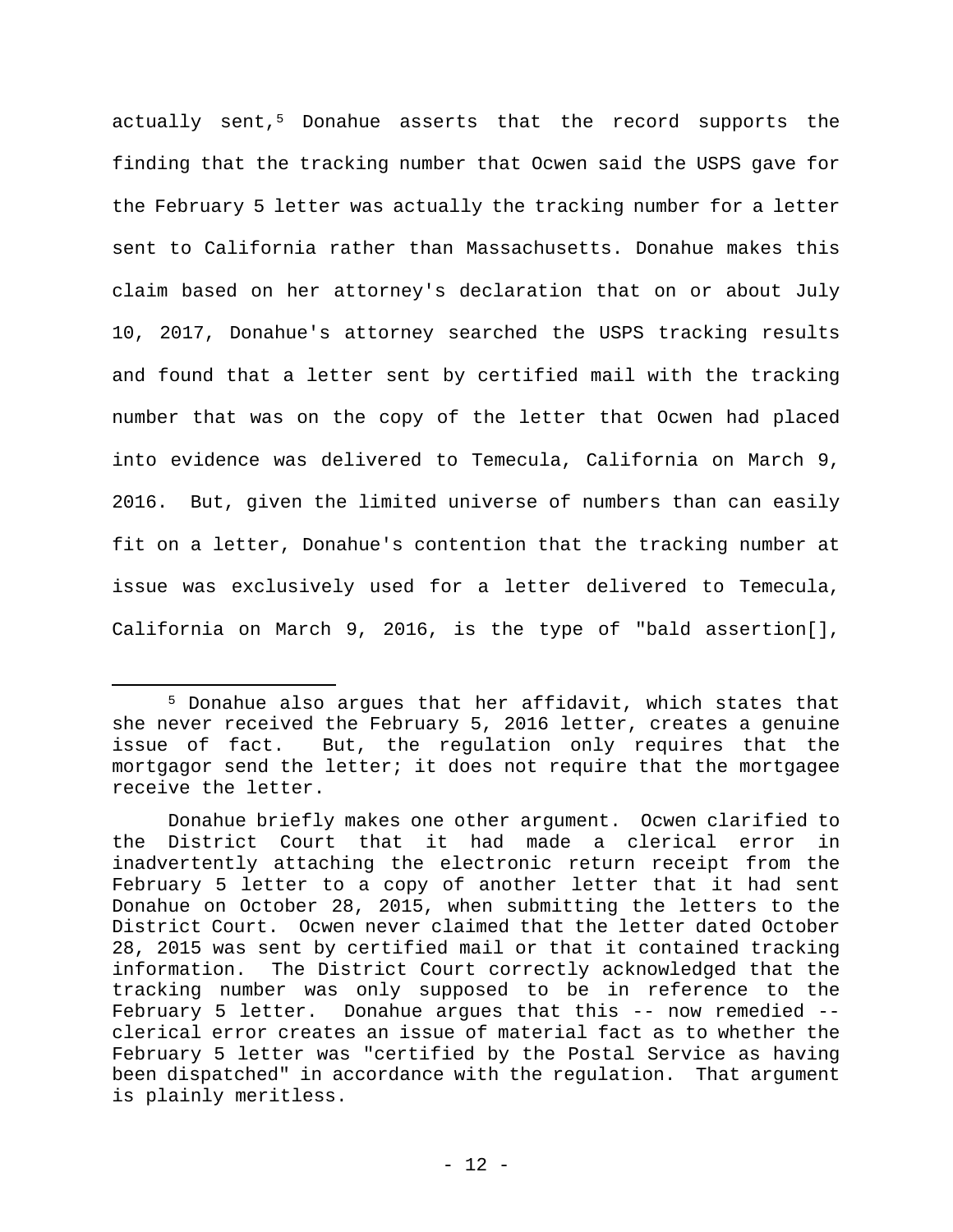unsupported conclusion[], or optimistic surmise[]" on which a plaintiff cannot rely. Bennett v. Saint-Gobain Corp., 507 F.3d 23, 30 (1st Cir. 2007); see Abbott v. Bragdon, 107 F.3d 934, 938 (1st Cir. 1997) ("[W]e must disregard improbable or overly attenuated inferences, unsupported conclusions, and rank speculation."), vacated on other grounds, 524 U.S. 624 (1998).

 Donahue separately claims that Ocwen breached the mortgage contract because it failed to comply with another requirement under 24 C.F.R. § 203.604(d), which she claims is another condition precedent to foreclosure. That section requires that a mortgagee's "reasonable effort to arrange a face-to-face meeting with the mortgagor" must include "at least one trip to see the mortgagor at the mortgaged property." 24 C.F.R. § 203.604(d).

 Here, too, the District Court did not dispute that the mortgage contract incorporated this requirement or that it set forth a condition precedent, and neither does Ocwen. But, again, Donahue has failed to point to evidence in the record from which a reasonable jury could find that Ocwen failed to comply with the requirement.

 Ocwen submitted photographic evidence in the District Court that its agent visited the property on February 2, 2016 to advise Donahue of her opportunity to have a face-to-face interview with a representative of Ocwen, and that the agent left a doorknocker with that information. Ocwen also submitted its

- 13 -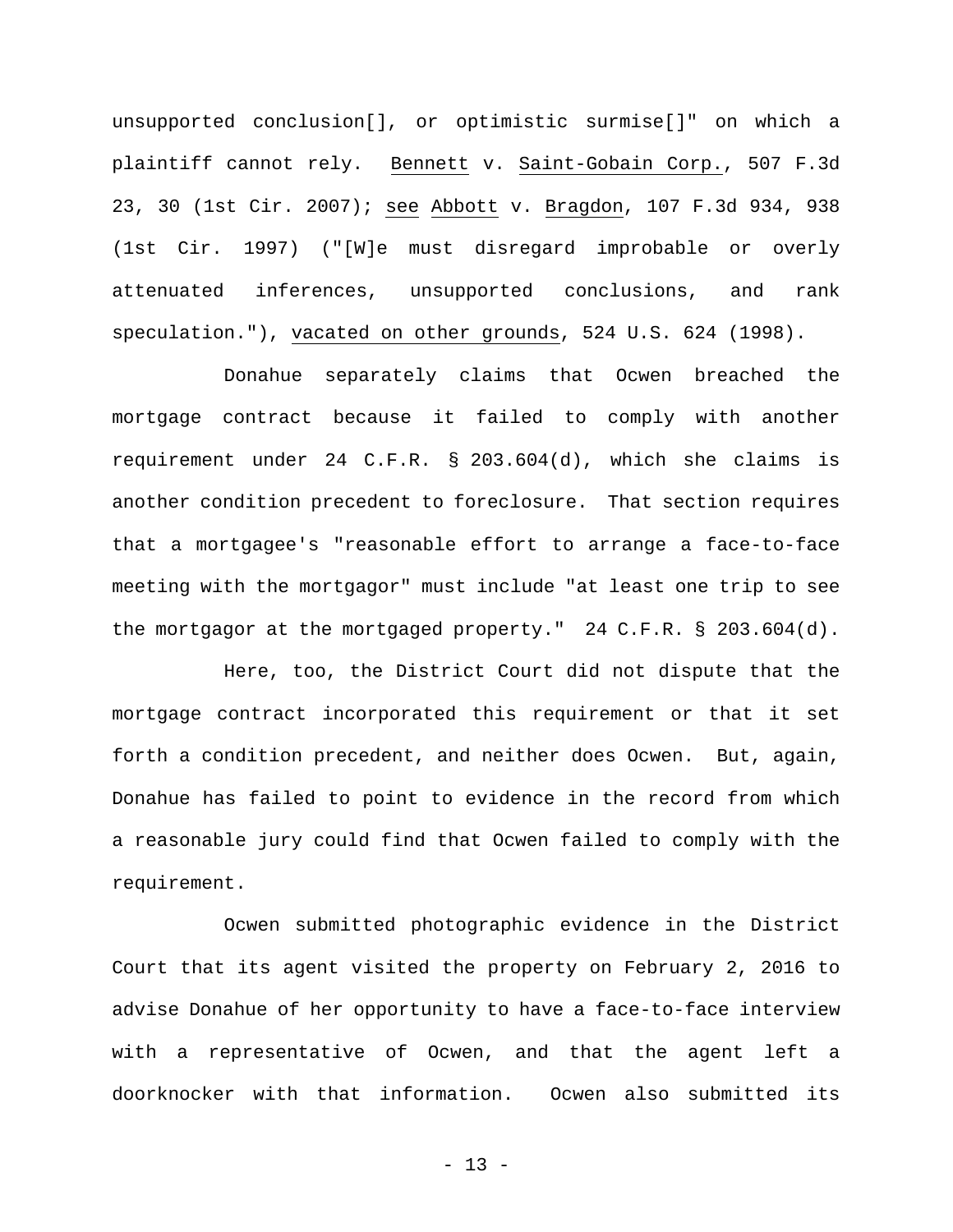business records of Donahue's account file, which are consistent with Ocwen's claim that the doorknockers were put up on or about February 2, 2016. And, Ocwen submitted an affidavit from an Ocwen employee that it was Ocwen's regular practice to place doorknockers on the mortgaged property with a HUD face-to-face notice informing the mortgagor of the opportunity to schedule a meeting with an Ocwen representative and that that practice was followed here.

 Donahue's sole response hinges on the surprising contention that Ocwen's "doorknocker," even if placed, did not satisfy the regulation, because Ocwen did not show that the individual who left the doorknocker had the "qualifications or authority to conduct a face-to-face meeting for the purpose of resolving mortgage delinquencies." But, we agree with the District Court that the regulation imposes no such requirement as to the qualifications of the person who was sent to arrange the interview. See 24 C.F.R. § 203.604 ("A reasonable effort to arrange a faceto-face meeting with the mortgagor . . . shall also include at least one trip to see the mortgagor at the mortgaged property . . . ."). And, the one passage in the Federal Housing Administration Handbook on which Donahue seizes to support her contention, see FHA Handbook  $4330.1$  Rev-5, § 7-7(c)(2)(b) (providing that a reasonable effort to arrange a face-to-face interview includes "at least one visit to the property . . . for which at least one of the reasons for the visit must be to conduct

- 14 -